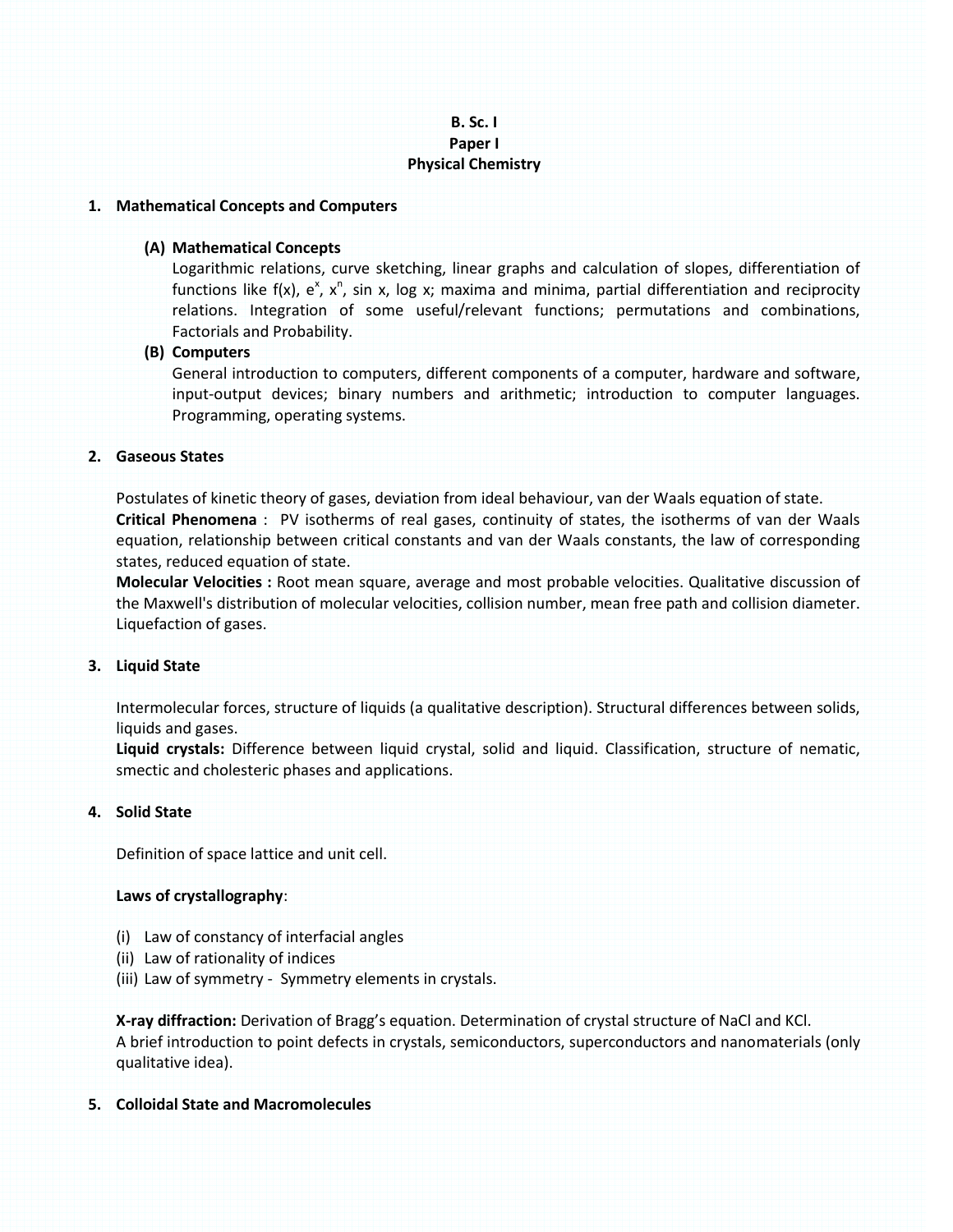Definition of colloids and classification of colloids.

**Solids in liquids (sols):** properties - kinetic, optical and electrical; stability of colloids, protective action, Hardy-Schulze law, gold number.

**Liquids in liquids (emulsions**): types of emulsions, preparation, Emulsifier. Liquids in solids (gels): classification, preparation and properties, inhibition, general applications of colloids.

**Macromolecules :** Determination of molecular weight of macromolecules by osmotic pressure and viscosity methods. Concepts of micelles and critical micelle concentrations. A brief introduction to conducting and light emitting polymers.

### **6. Chemical Kinetics and Catalysis**

Rate of a reaction- factors influencing the rate of a reaction such as concentration, temperature, pressure, solvent, light and catalyst. Concentration dependence of rates, mathematical characteristics of simple chemical reactions - zero order, first order, second order, pseudo order, half life and mean life. Determination of the order of reaction - differential method, method of integration, method of half life period and isolation method. Radioactive decay as a first order phenomenon. Experimental methods for the studies of chemical kinetics.

**Theories of chemical kinetics**: Effect of temperature on rate of reaction, Arrhenius equation, concept of activation energy, Simple collision theory based on hard sphere model, transition state theory (equilibrium hypothesis). Expression for the rate constant based on equilibrium constant and thermodynamic aspects.

**Catalysis:** Characteristics of catalysed reactions, classification of catalysis, Industrial catalysts and enzyme kinetics.

Books Recommended: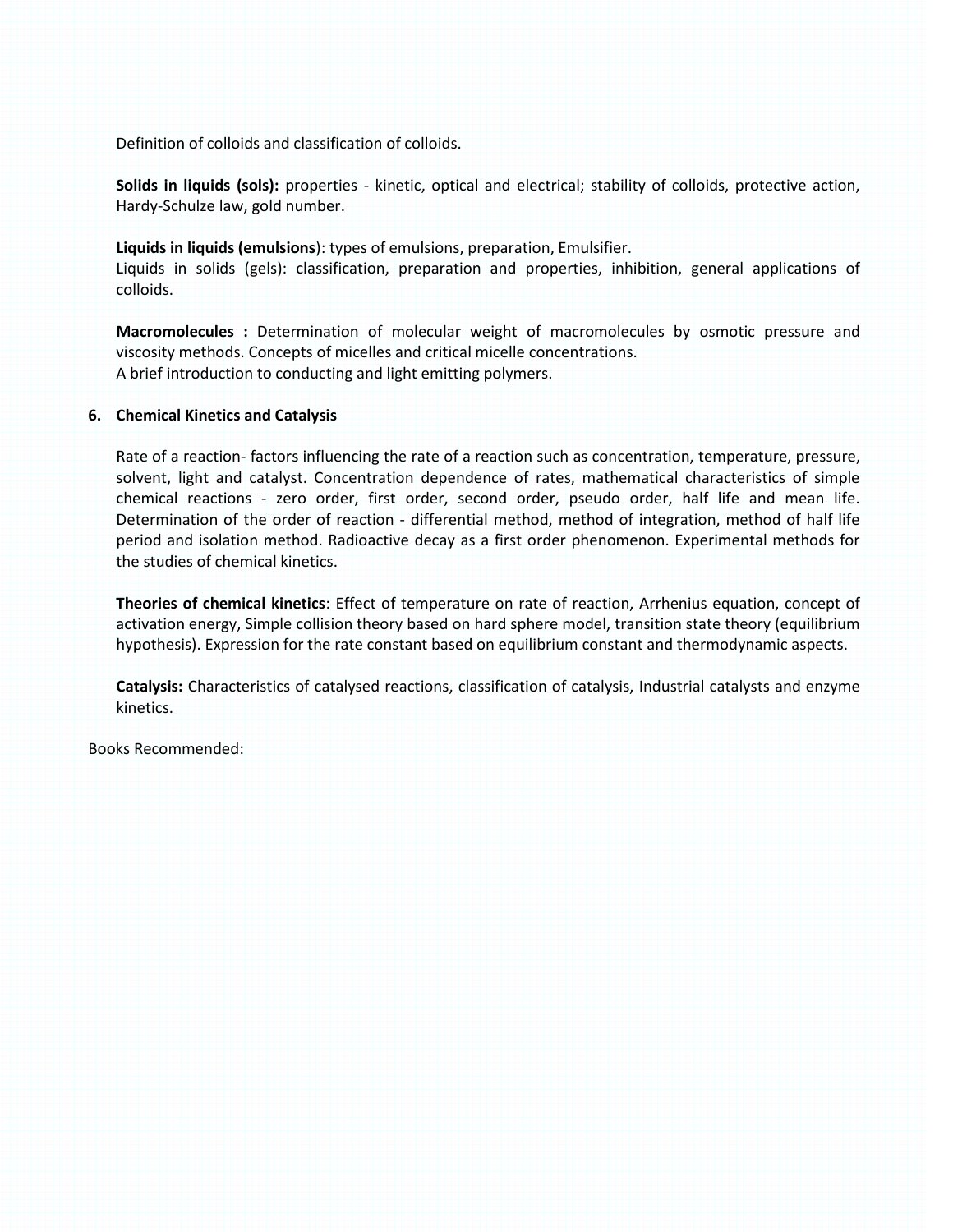# **B.Sc. I Paper II Inorganic Chemistry**

### **1. Atomic Structure and Periodic Table**

Quantum numbers. shapes of s, p and d orbitals. Pauli's exclusion principle. Hund's rule Aufbau principle. Variation of orbital energies with atomic number and energy level diagram. Long form of periodic table based on electronic configuration.

# **2. Periodic properties of elements :**

- (i) Types of radii (Covalent, Crystal and Van der Waal)
- (ii) Electron affinity and its variation
- (iii) Ionisation potential, Factors affecting the magniutude of I.P., Concept of effective nuclear charge and shielding effect (Calculation of Screening constant with Slater's rules.)
- (iv) Electronegativity (Pauling, Mulliken and Allred Rochow scale) and its variation.

# **3. Chemical Bonding :**

(i) **Ionic:** Conditions favouring the ionic bond, radius ratio in ionic solids. Concept of lattice energy and Born-Haber cycle, Polarisation of ions and Fajan's rules.

# (ii) **Covalent and brief idea of other bonds:**

Concept of directed valence and hybrid orbital description (sp, sp<sup>2</sup>, sp<sup>3</sup>, sp<sup>3</sup>d and sp<sup>3</sup>d<sup>2</sup>) using simple illustrations, determination of the shapes of molecules and ions viz. NH<sub>3</sub>, H<sub>2</sub>O, H<sub>3</sub>O<sup>+</sup>, SF<sub>4</sub>,  $CIF_3$ , ICI<sub>2</sub> and I<sub>3</sub> by VSEPR concept, Concept of maximum covalency. Odd electron bond, Hydrogen bond, Three centre bond and Metallic bond.

# **4. General studies of s and p block elements :**

Group wise discussion with respect to electronic configuration, ionisation potential, electron affinity, electronegativity, atomic and ionic radii, oxidation states, catenation and inert pair effect (wherever applicable). Trends in their hydrides, oxides and halides.

# **5. Occurrence, extraction and isolation of Li, Be and F<sup>2</sup>**

- **6.** (a) Preparation, properties and structures of diborane, borazine, hydrazine, interhalogens and polyhalides and fluorides of xenon.
	- (b) Structure and basicities of oxyacids of B, P and S.

# Books Recommended: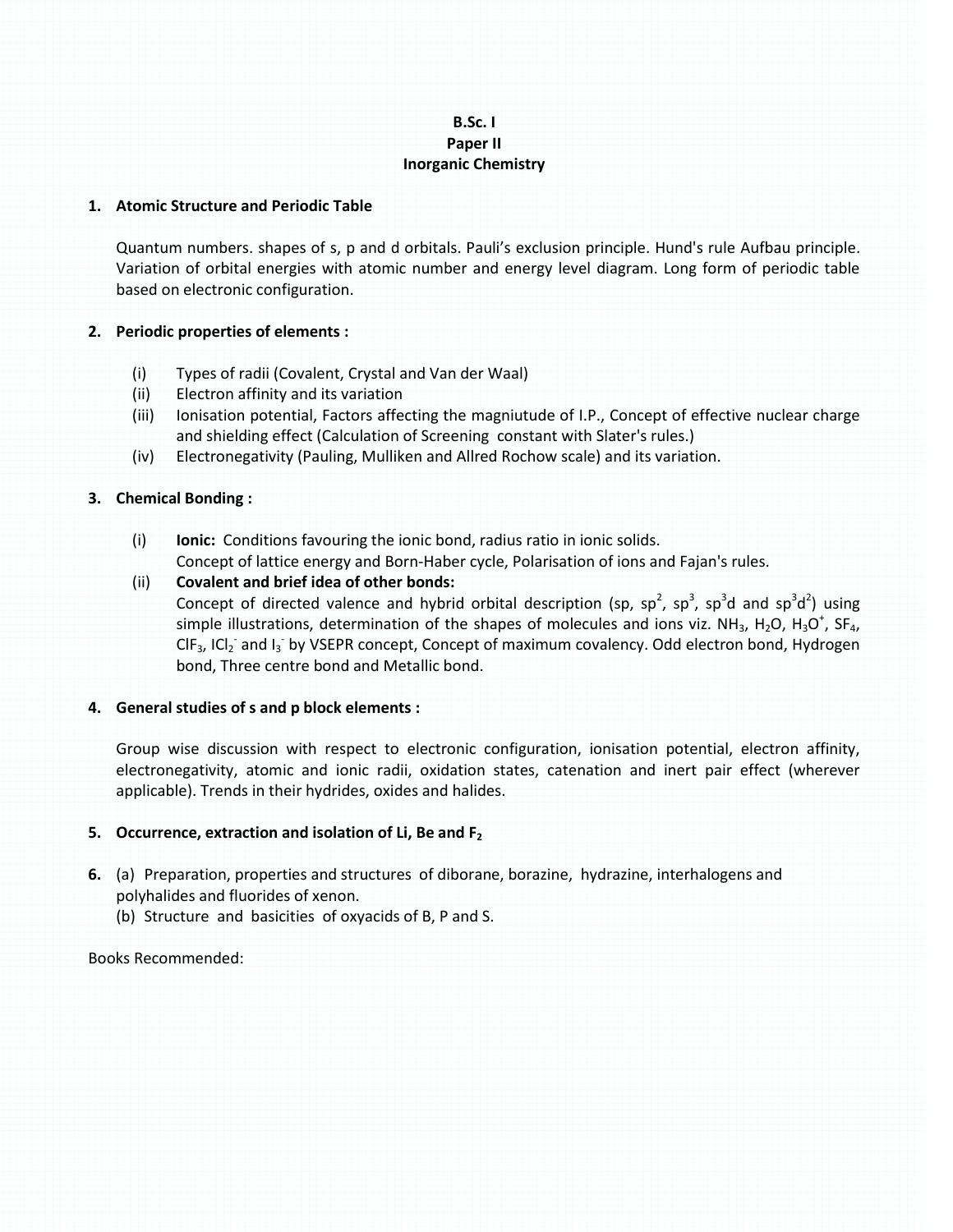# **B.Sc.-1 Paper- III Organic Chemistry**

### **1. Structure and Reactivity**

Bond orbitals of carbon (sp, sp<sup>2</sup> and sp<sup>3</sup> Hybridization). Polarity of co-valent bonds; types of electronic displacements (Inductive, Electromeric, Resonance and Hyperconjugation); Hydrogen-bonding; Homolysis and Heterolysis; Concept of Carbocation, Carbanion and Free radicals.

# **2. Alkenes, Alkynes Alkadienes and cycloalkanes**

- (i) Elementary treatment of mechanism of addition of hydrogen, halogens, halogen acids, water and sulphuric acid.
- (ii) Hydroboration, epoxidation, ozonolysis and hydroxylation.
- (iii) Acetylene as carbon acid (replacement by Na,Cu and Ag).
- (iv) Hydration, halogenation, addition of HCl and organic acids.
- (v) Stability and addition reactions of 1,3-butadiene.
- (vi) General methods of preparation and properties of small ring cycloalkanes. Treatment of optical and geometrical isomerism.

### **3. Stereochemistry:**

### (i) **Optical isomerism**

- (a) Concept of chirality, elements of symmetry.
- (b) Optical isomerism of compounds containing one (lactic acid) and two asymmetric carbons tartaric acid).
- (ii) Methods of racemization and resolution, relative and absolute configuration.
- (iii) **Geometrical isomerism:** Maleic and fumaric acid, and methods for their configurations.
- (iv) Sawhorse and Newman's projection formula; R-S, D-L and E-Z nomenclatures.
- (v) Conformations of ethane and n-butane

# **4. Alkyl halides and Grignard's Reagent**

Mechanisms of nucleophilic substitution reactions of alkyl halides. Preparation and synthetic applications of Grignard Reagent.

# **5. Alcohols and Ethers**

- (a) Classification, distinctions and mechanism of dehydration of primary, secondary and tertiary alcohols.
- (b) Isomerism of propanols, butanols and pentanols.
- (c) Industrial preparation, reactions and structures of glycerol.
- (d) **Ethers:** Williamson's synthesis, formation and cleavage of oxonium salts, elementary idea about crown ethers.
- **6. General reactions of carbonyl compounds**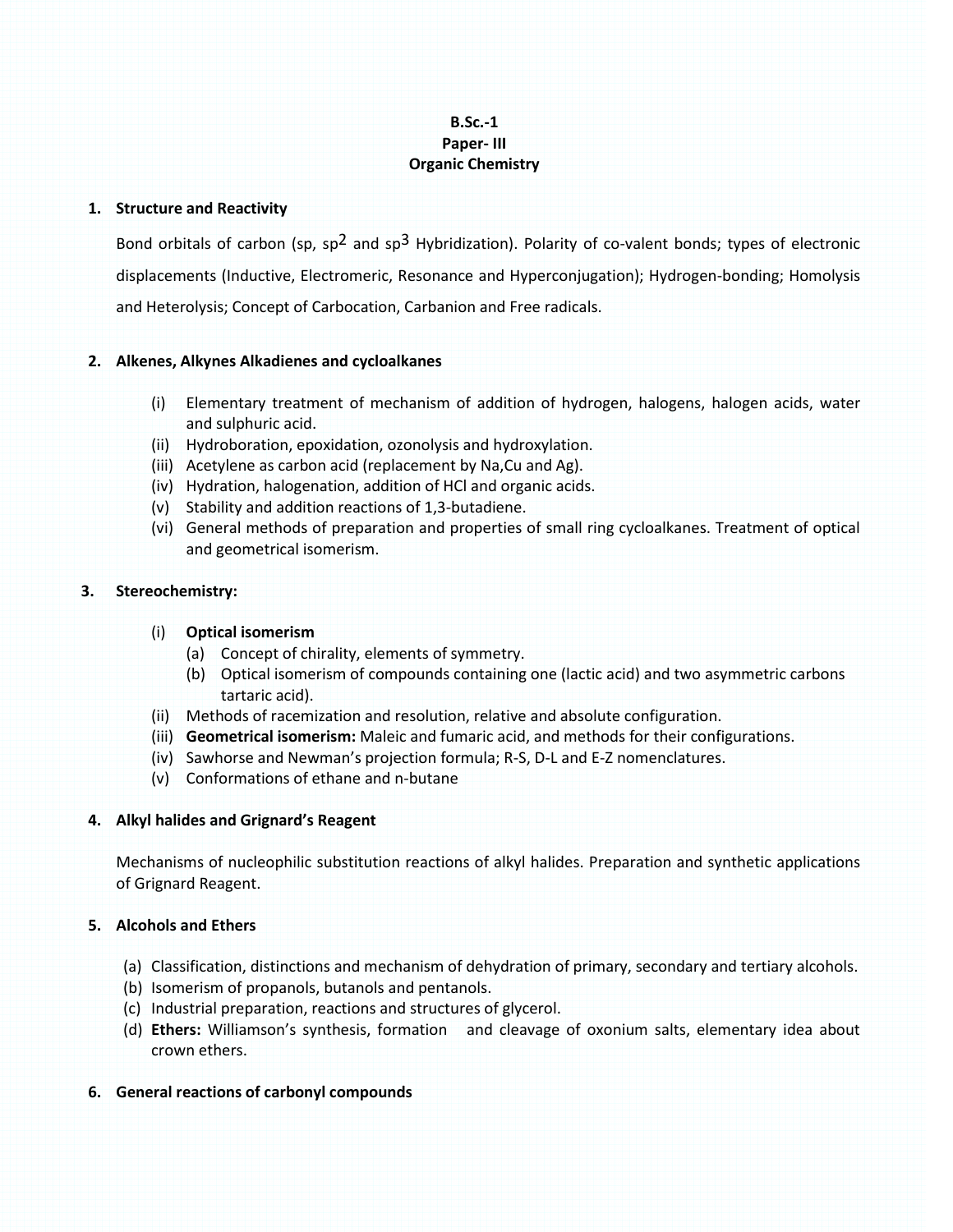- (i) Oxidation-Reduction(Catalytic,LiAlH<sub>4</sub>,Clemmensen's,Meerwein-Ponndorf-Verley reduction.
- (ii) Mechanism of addition of alcohol, sodium bisulphite and HCN.
- (iii) Mechanism of Aldol & Cannizzaro reactions, and Wolff-Kishner reduction.

# **7. Carboxylic acids:**

- (i) Structure of carboxylic group.
- (ii) Acid strength with special reference to formic, acetic, propionic and chloroacetic acids.
- (iii) Mechanism of esterification & ester hydrolysis (**BAc<sup>2</sup>** and **AAc<sup>2</sup>** mechanism.).
- (iv) Mechanism of acetylation with Acetic anhydride and acetyl chloride.
- **8. Example of compounds containing reactive methylene group:** Preparation and synthetic uses of acetoacetic ester and malonic esters only, keto-enol tautomerism.

# **9. Nitrogen containing compounds:**

(i) Preparation and distinction between

- (a) alkyl nitrites & nitroalkanes, and
- (b) alkyl cyanides & alkylisocyanides.
- (ii) Amines
	- (a) Classification, distinction and separation of Primary, Secondary & tertiary amines.
	- (b) General methods of preparation and general reactions.
	- (c) Relative basicities of methyl, ethyl, dimethyl, diethyl, trimethyl and triethylamines.
- **10.** Numerical questions based on determination of structural formula.

Books Recommended: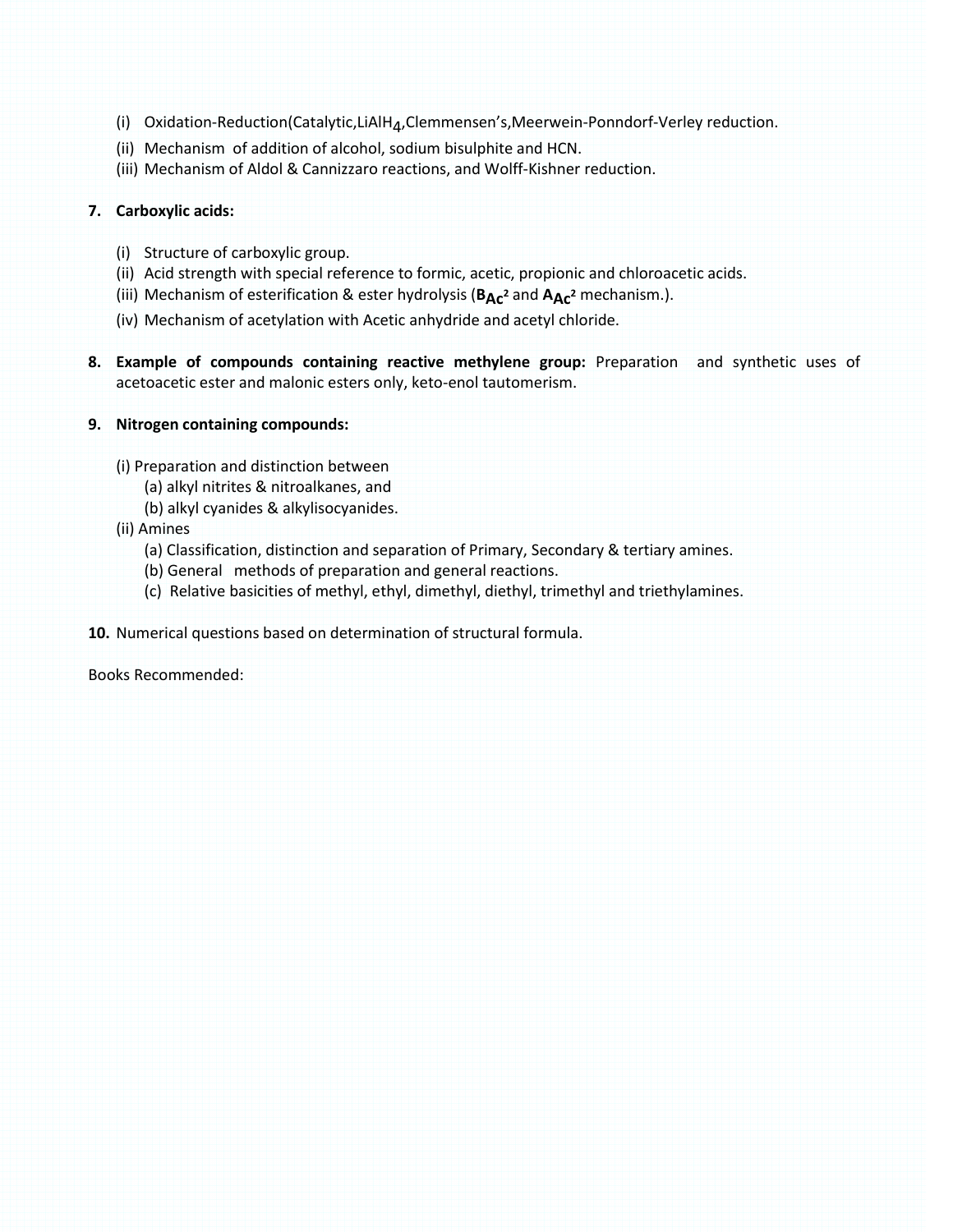# **B.Sc. I PRACTICALS**

The duration of practical examination will be of six hours and will comprise of the following exercises:

# **1. General -** calibration of thermometer and fractional weights

### **2 Inorganic Chemistry:**

 Qualitative analysis of an inorganic mixture containing five radicals out of the following preferably by semimicro technque (including insoluble substances):-

NH<sub>4</sub>+, Na<sup>+</sup>, K<sup>+</sup>, Mg<sup>++</sup>, Ca<sup>++</sup>, Sr<sup>++</sup>, Ba<sup>++</sup>, Zn<sup>++</sup>, Mn<sup>++</sup>, Ni<sup>++</sup>, Co<sup>++</sup>, Al<sup>+++</sup>, Fe<sup>+++</sup>, Cr<sup>+++</sup>, Cu<sup>++</sup>, Bi<sup>++</sup>, Hg<sup>+</sup>, Hg<sup>++</sup>, Cd<sup>++</sup> As<sup>+++</sup>,  $Sb^{++}$ ,  $Sn^{++}$ ,  $Pb^+$ ,  $Ag^+$ .  $CO_3^2$ ,  $NO_2$ ,  $S^2$ ,  $SO_3^2$ ,  $SO_4^2$ , F, Cl, Br, NO<sub>3</sub>, CH<sub>3</sub>COO , Borate, Oxalate, and Phosphate.

### **3. Physical Chemistry**

- 1. Determination of molecular weight of sulphur by Rast Method.
- 2. Kinetics of precipitation of sulphur from sodium thiosulphate by mineral acid.
- 3. Kinetics of dissolution of Mg-ribbon in HCl.
- 4. To determine the percentage composition of a given binary mixture (non-interacting systems) by viscosity methods.
- 5. To determine the percentage composition of a given binary mixture (non interacting) by surface tension method.

# **4. Organic Chemistry**

- (a) Preparation of organic compounds:
	- 1. Acetanilide
	- 2. p-bromoacetanilide
	- 3. picrates

### (b) Crystallization and determination of melting point.

- 1. Phthalic acid from hot water (using fluted filter paper and stemless funnel)
- 2. Acetanilide from boiling water
- 3. Naphthalene from ethanol
- 4. Benzoic acid from water

The distribution of marks will be as follows:

- 1. Mixture Analysis (3 marks for each correct radical) 15
- 2 Organic preparation 10
- 3. Crystallization 05
- 4. Physical Chemistry 15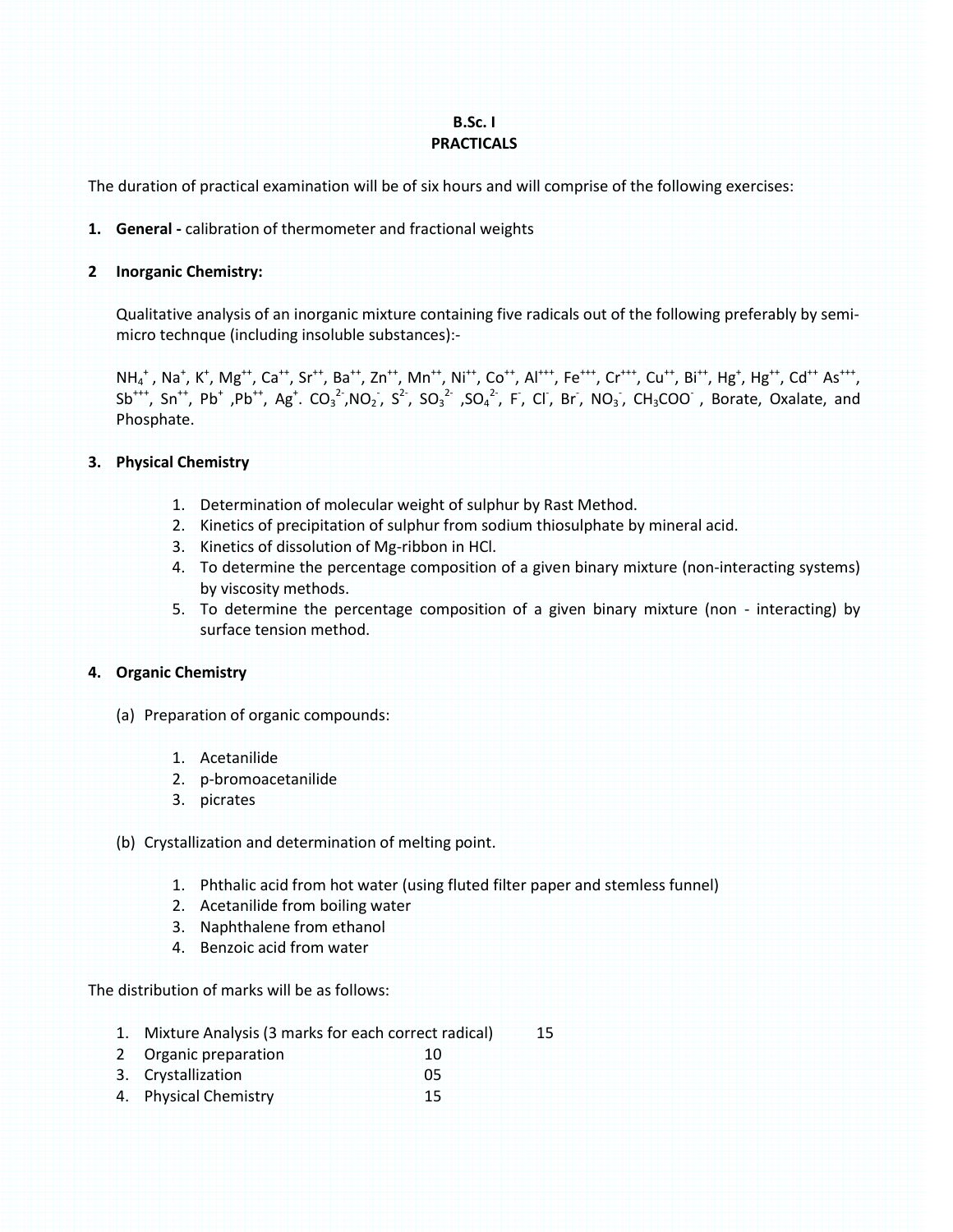|              | 5. Viva Voce | 10 |
|--------------|--------------|----|
|              | 6. Record    | 10 |
|              |              |    |
| <b>Total</b> |              | 55 |

**Note :** The number of candidates to be examined in the practical per batch should not exceed 50. At least one experiment is to be given from each section in the examination.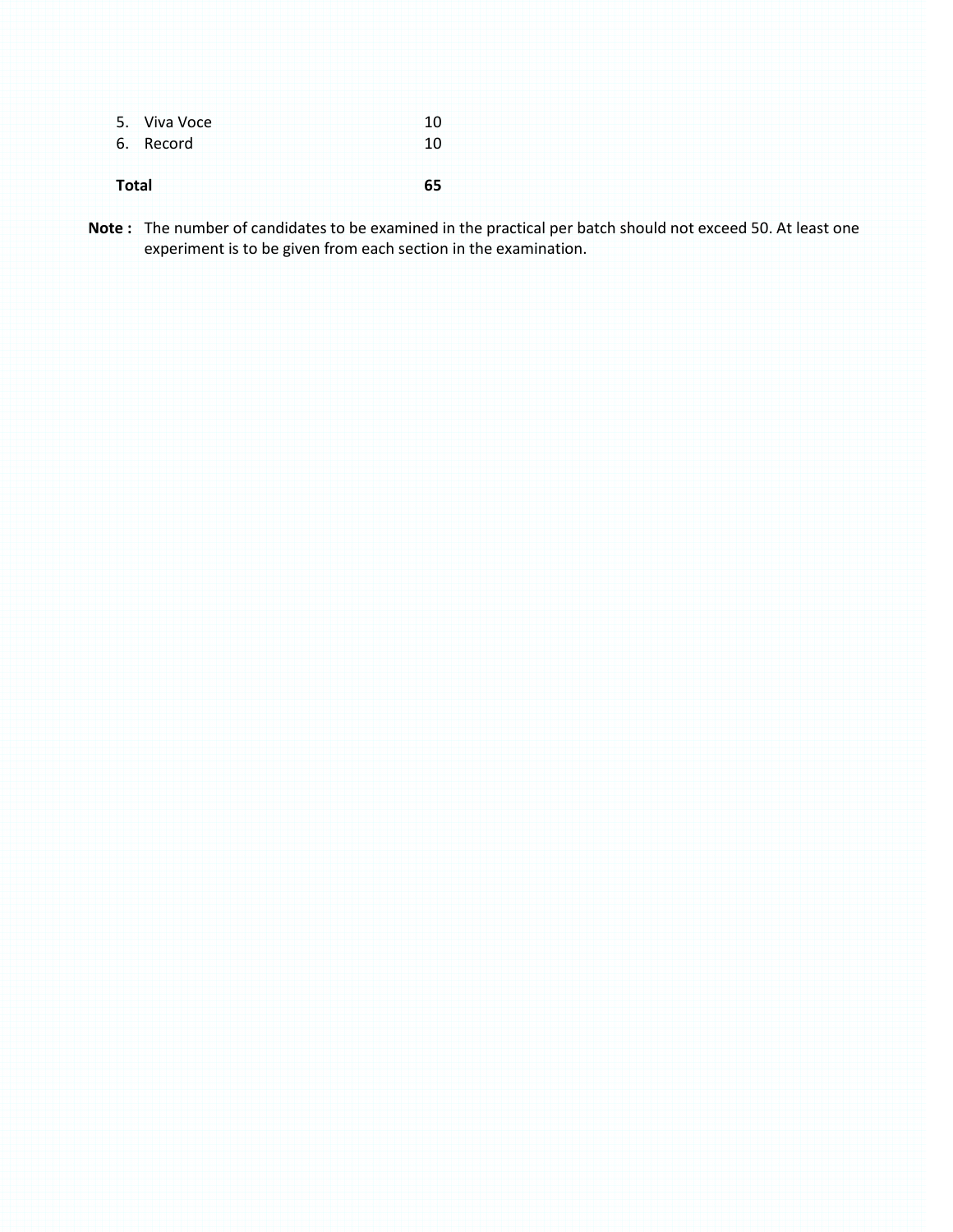# **B.Sc. II Paper I Physical Chemistry**

#### **1. Thermodynamics – I**

Definition of terms: system, surroundings, open system, isolated system, intensive and extensive properties, State and path functions and their differentials, reversible and irreversible processes, Concept of heat and work.

*First Law of Thermodynamics* :concepts of internal energy and enthalpy, heat capacities at constant volume and constant pressure and their relationship. Calculation of w, q, dU & dH for the expansion of ideal gases under isothermal and adiabatic conditions for a reversible process.

*Thermochemistry :* standard state, standard enthalpy of formation- Hess's Law of constant heat summation and its applications, heat of reaction at constant pressure and at constant volume, Bond dissociation energy and its calculation from thermo-chemical data, Kirchhoff's equation.

### **2. Thermodynamics –II**

*Second law of thermodynamics:* c*oncept of entropy,* entropy as a state function, entropy as a function of V & T, entropy as a function of P & T, entropy change in physical process. Gibbs and Helmholtz functions; Criteria for thermodynamic equilibrium and spontaneity in term of changes in entropy, Gibbs and Helmholtz functions. Concept of chemical potential.

#### **3. Chemical Equilibrium**

Equilibrium constant and free energy. Thermodynamic derivation of law of mass action. Le Chattelier's principle.

#### **4. Phase Equilibrium**

Statement and meaning of the terms - phase, component and degree of freedom, derivation of Gibbs phase rule, phase equilibria of one component system - water, Sulpher and Hellium. First and second order phase transitions.

Phase equilibria of two component systems - solid-liquid equilibria, simple eutectic - Pb-Ag system, desilverisation of lead, Systems involving compound formation with a congruent melting point (Mg-Zn) and an incongruent melting point ( $CuSO<sub>4</sub>-H<sub>2</sub>O$ ).

Nernst distribution law and its thermodynamic derivation.

### **5. Electrochemistry – I**

Electrical transport - conduction in metals and in electrolyte solutions, specific conductance and equivalent conductance, measurement of equivalent conductance, variation of equivalent and specific conductance with dilution.

Migration of ions and Kohlrausch law, Arrhenius theory of electrolyte dissociation and its limitations, weak and strong electrolytes, Ostwald's dilution law, its uses and limitations. Debye-Huckel-Onsager's equation for strong electrolytes (elementary treatment only). Activity and activity coefficient. Transport number, definition and determination by Hittorf method and moving boundary method.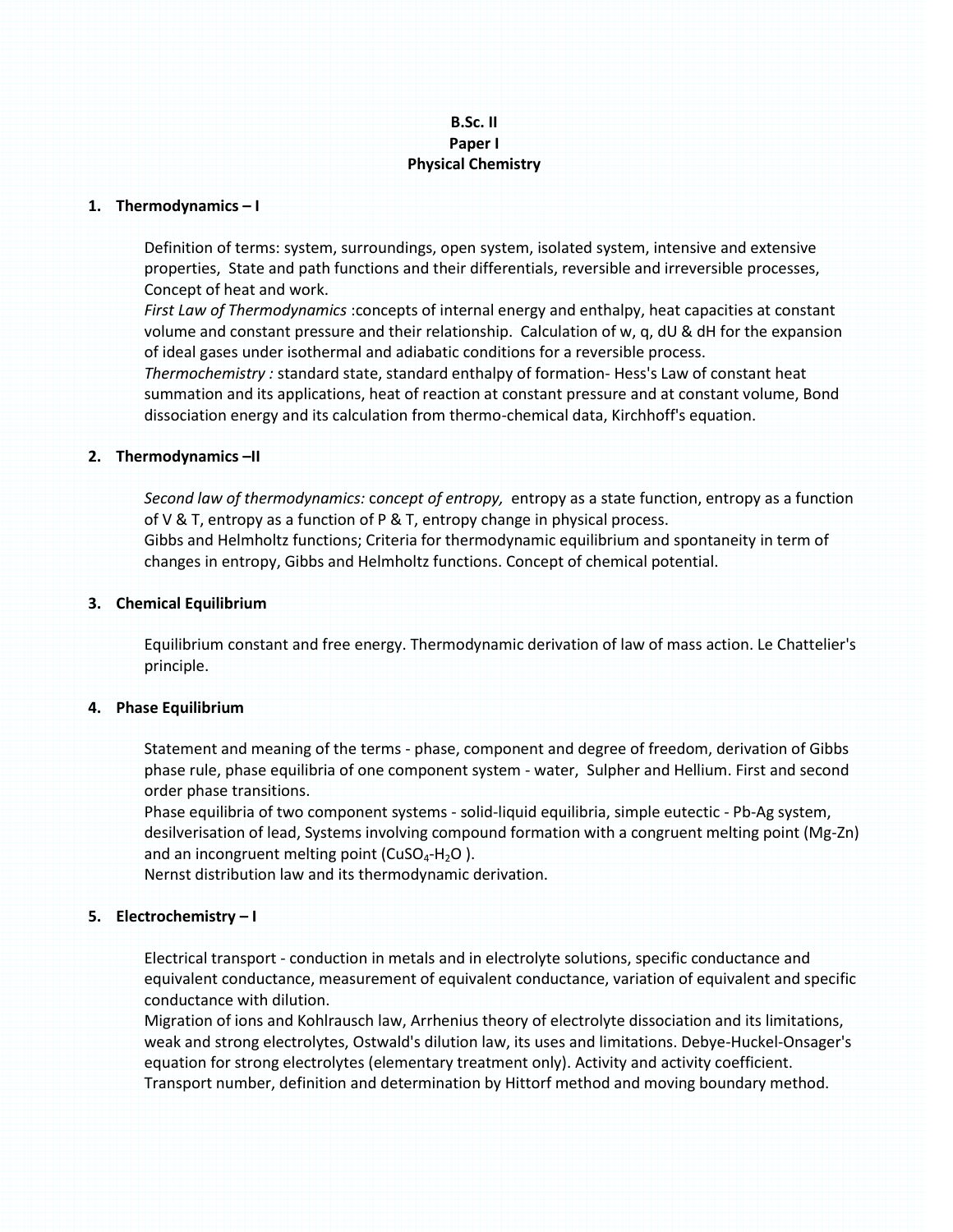Applications of conductivity measurements: determination of degree of dissociation, determination of  $K_a$  of acids, determination of solubility product of a sparingly soluble salt, conductometric titrations.

#### **6. Electrochemistry – II**

Types of reversible electrodes - gas-metal ion, metal-metal ion, metal-insoluble salt-anion and redox electrodes. Electrode reactions, Nernst equation, derivation of cell E.M.F. and single electrode potential, standard hydrogen electrode-reference electrodes- standard electrode potential, sign conventions, electrochemical series and its significance.

Electrolytic and Galvanic cells - reversible and irreversible cells, conventional representation of electrochemical cells.

EMF of a cell and its measurements. Computation of cell EMF. Calculation of thermodynamic quantities of cell reactions ( $\Delta G$ ,  $\Delta H$  and K).

Concentration cell with and without transport, liquid junction potential, application of concentration cells, valency of ions, solubility product and activity coefficient, potentiometric titrations.

Definition of pH and  $pK<sub>a</sub>$  determination of pH using hydrogen, quinhydrone and glass electrodes, by potentiometric methods.

Buffers - mechanism of buffer action, Henderson-Hazel equation. Hydrolysis of salts. Electrochemical corrosion and its prevention.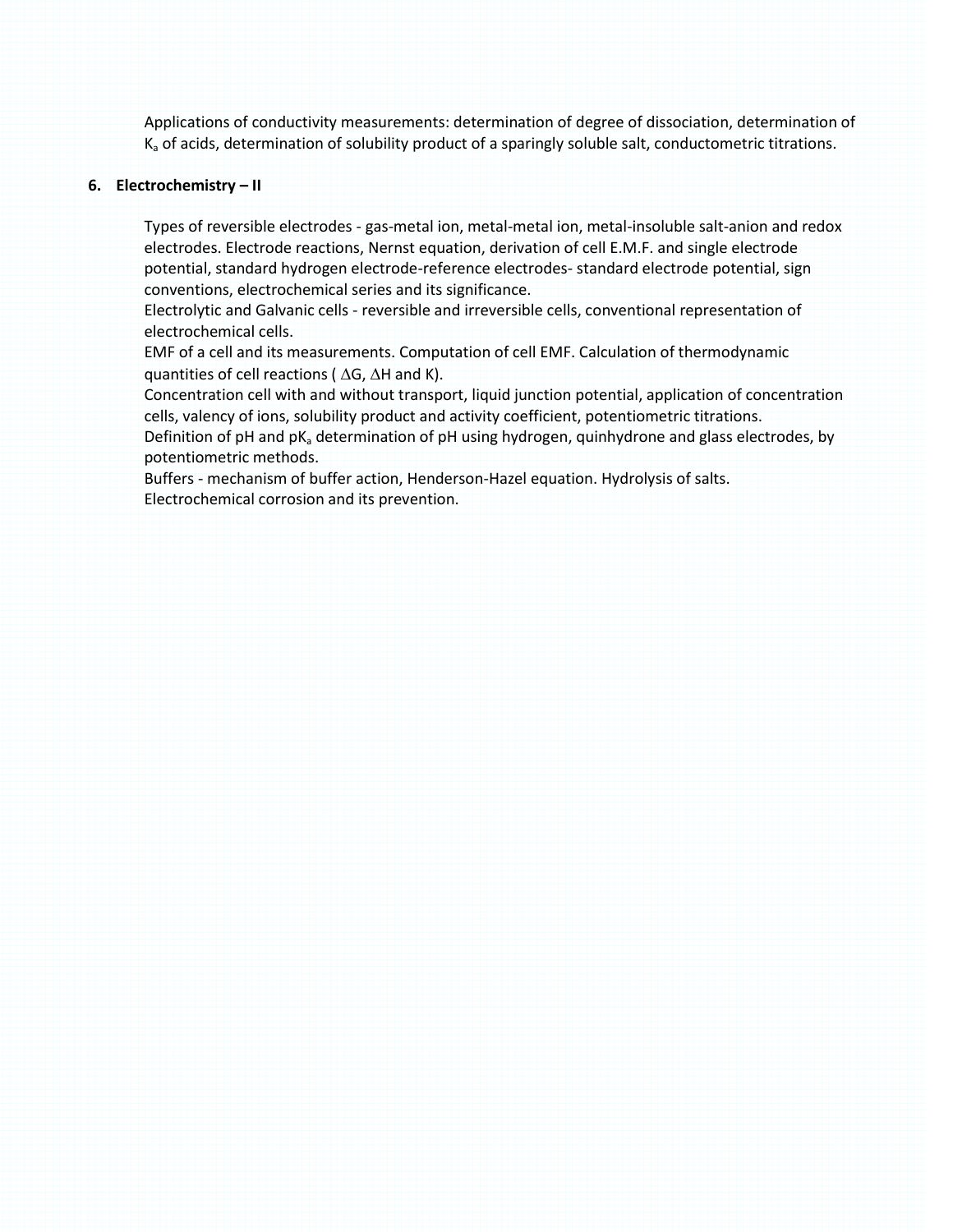# **B.Sc. II Paper-II Inorganic Chemistry**

### **1. Concept of electrode potential** : EMF diagrams and their utility.

**2. Transition Elements:** Position in periodic table, electronic configuration, General Characteristics, viz., atomic and ionic radii, variable oxidation states, ability to form complexes, formation of coloured ions, magnetic ( $\mu_{so}$  and  $\mu_{eff}$ ) and catalytic behaviour. General comparative treatment of 4d and 5d elements with their 3d analogues with respect to ionic radii , oxidation states and magnetic properties.

### **3. Coordination Compounds :**

- (i) Definition of ligand : Classification with respect to denticity. (Examples of mono-to hexadentate ligands).
- (ii) Werner's postulates, Sidgwick's effective atomic number concept and limitations, Valence Bond Theory of coordination compounds, Stereochemistry of coordination numbers two, four and six with examples of hybrid orbital participation in the following :

 $[Ag(NH_3)_2]^+$ ,  $[Ag(CN)_2]$ ,  $[Ni(CN)_4]^n$  (n=2 and 4),  $[Cu(NH_3)_4]^{2+}$ ,  $[Zn(NH_3)_4]^{2+}$ ,  $[MnO_4]$ ,  $[Fe(CN)_6]^{n-1}$ (n=3 and 4), [FeF<sub>6</sub>]<sup>3-</sup>, [Fe(H<sub>2</sub>O)<sub>6</sub>]<sup>3+</sup>, [Fe(C<sub>2</sub>O<sub>4</sub>)<sub>3</sub>]<sup>3</sup>-, [Co(NH<sub>3</sub>)<sub>6</sub>]<sup>3+</sup>, [Co(en)<sub>3</sub>]<sup>3+</sup>, [Ni(NH<sub>3</sub>)<sub>6</sub>]<sup>2+</sup>, [PbCl<sub>6</sub>]<sup>2-</sup>

- (iii) Chelate effect
- (iv) Nomenclature for only mono- and di-nuclear complexes.
- (v) Various types of isomerism, viz., hydrate, ionisation, linkage, polymerization and coordination position. Stereoisomerism in C.N.4 and C.N.6 (only  $ML_4L_2$  and  $ML_3L_3$  complexes).

### **4. Non-aqueous solvents:**

Classification and characteristic properties of solvents. Types of chemical reactions occurring in liquid ammonia and liquid sulphur dioxide.

### **5. Acid - Base concept :**

Lewis concept, Concept and classification of hard and soft acids and bases. Applications of HSAB principle.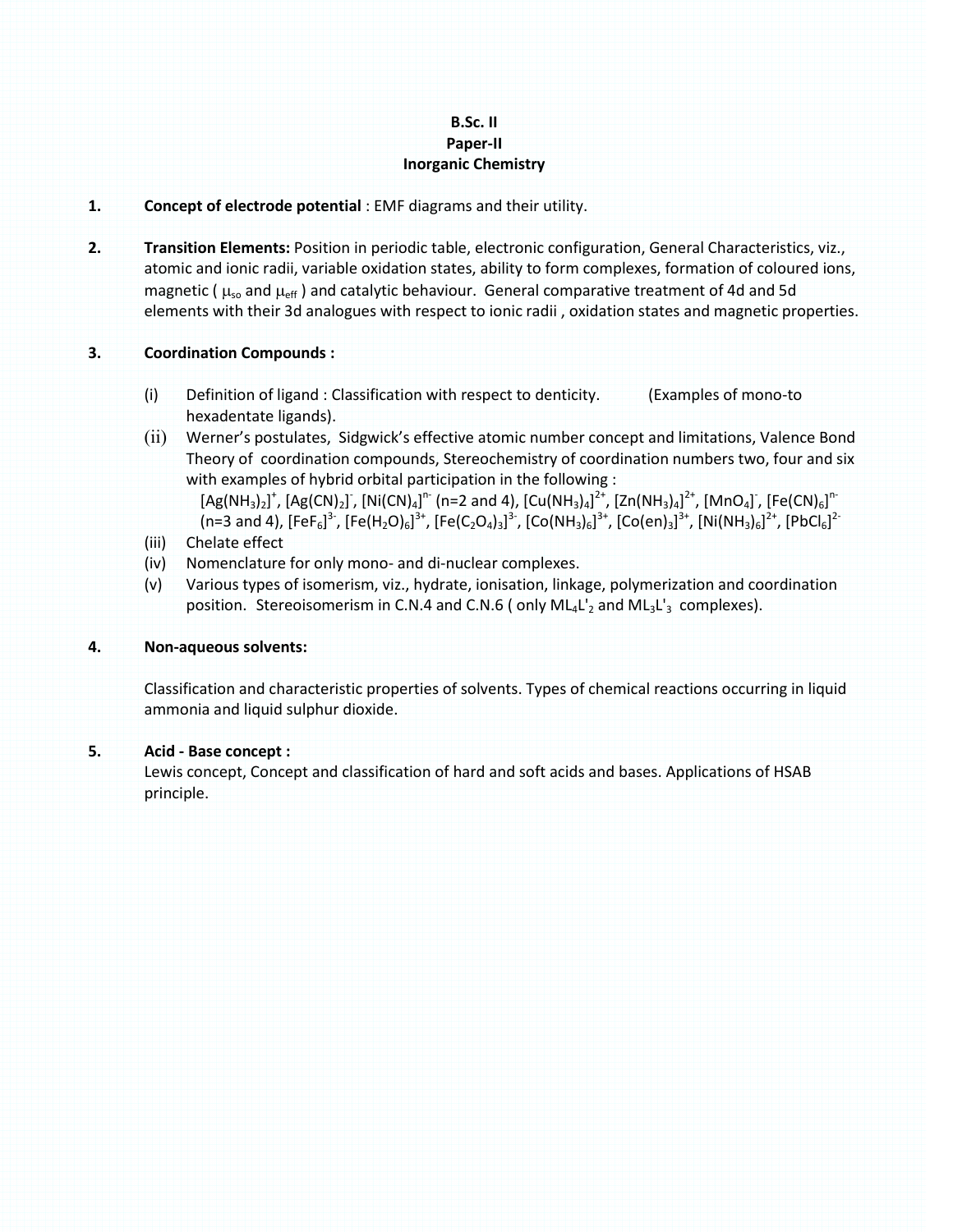# **B.Sc. II Paper III Organic Chemistry**

- **1. Carbohydrates:** Classification, ring structure and configuration of glucose and fructose. Interconversions in the carbohydrate series (Ruff degradation and Killiani-Fischer synthesis ).
- **2. Aromatic hydrocarbons:** General methods of preparation, aromaticity and molecular orbital representation of benzene.
- **3.** Mechanism of aromatic electrophilic substitutions (nitration, halogenation, sulphonation, alkylation and acylation). Orientation in aromatic substitution and ortho/para ratio.
- **4. Aromatic Halogen Compounds:** Different types of halogen compounds, study of chlorobenzene and benzylchloride.
- **5. Aromatic nitro compounds:** Nitrobenzene, dinitrobenzene and trinitrotoluene(TNT), reduction of nitrobenzene.
- **6. Aromatic amino compounds and diazonium salts:** Study of aniline, benzylamine and toluidines (o, m, & p). Relative basicity of aniline, toluidines. Preparation, reactions and structure of benzenediazonium chloride.
- **7. Aromatic sulphonic acids:** Benzene sulphonic acid, sulphalinic acid, chloramine-T,and saccharine.
- **8. Phenols:** Acid character, reaction of phenol, preparation and uses of picric acid.
- **9. Aromatic alcohols, aldehydes and ketones:** Preparation and reactions of benzyl alcohol, benzaldehyde, salicylaldehyde, acetophenone and benzophenone.
- **10. Aromatic acids:** Preparation and properties of cinnamic, phthalic and salicylic acids . Acid strength of benzoic, p-toluic, p-nitrobenzoic and p-chlorobenzoic acids.

### **11. Polynuclear Hydrocarbons:**

- (i) Non-condensed system : Biphenyl
- (ii) Condensed system: Naphthalene and its derivatives, 1- and 2-naphthols and naphthylamines, tetraline and decaline)
- **12. Heterocyclic compounds:** Preparation & reactions of furan, pyrrole, thiophene & pyridine.
- **13.** Numerical problems for the determination of structures based on chemical reactions of above mentioned compounds.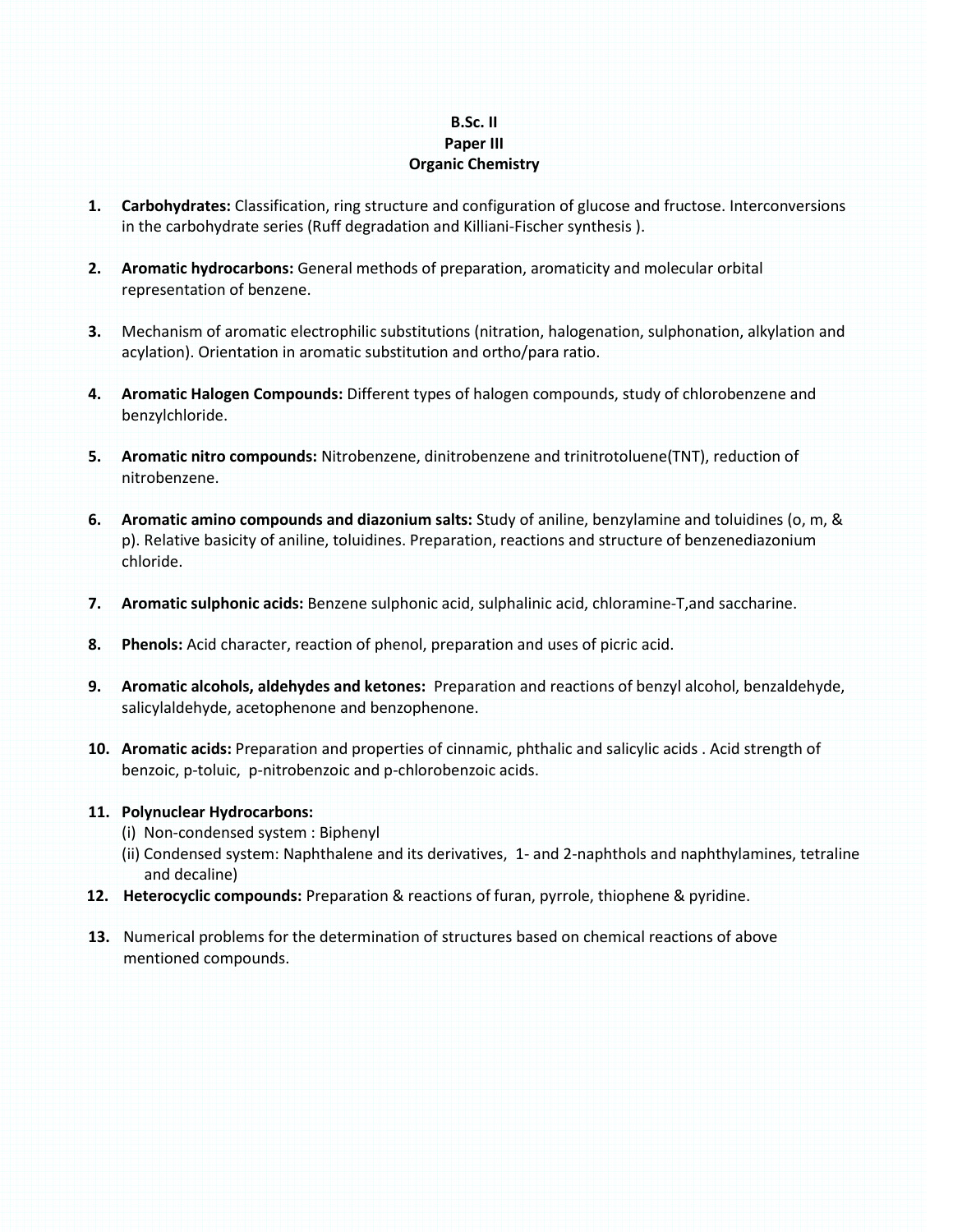# **B.Sc. II PRACTICALS**

The duration of practical examination will be of six and a half hours and will comprise of the following exercises:

- **1. General -** Calibration of pipettes and burettes, preparation of standard solutions, dilution-0.1 M to 0.001 M solutions.
- **2. Inorganic Chemistry**

### **Volumetric Exercises :**

- (i) Estimation of silver ions by volhard's and Mohr's method.
- (ii) Redox titrations e.g. titration of ferrous ion with permanganate and dichromate using internal and external indicators.
- (iii) Iodometric Estimation of Copper Sulphate and Potassium dichromate.
- (iv) Estimation of  $Ca^{2+}$  ions using KMnO<sub>4</sub> solutions.
- (v) Determination of acetic acid in commercial vinegar using NaOH.

### **3. Physical Chemistry**

- (i) Determination of heat of neutralization of
	- (a) Strong acid-strong base
	- (b) Strong acid-weak base
	- (c ) Weak acid strong base
- (ii) Determination of enthalpy of solution of solid calcium chloride and calculation of lattice energy of CaCl<sub>2</sub> by using BORN-HABER cycle.
- (iii) Determination of the transition temperature of the given substance by thermometric method  $(e.g. MnCl<sub>2</sub>.4H<sub>2</sub>O)$
- (iv) To construct the phase diagram of two component system (diphenyl amine + benzophenone) by Thaw-melt method.

# **4. Organic Practical**

Identification of organic compounds containing any one of the following groups:

aldehyde, carbohydrate, acid, phenol, ketone, ester, alcohol, amine, amide, nitro, hydrocarbon.

This would include - determination of melting or boiling point, element detection, test for solubility and unsaturation test for functional groups, specific test if any and preparation of suitable derivatives wherever possible.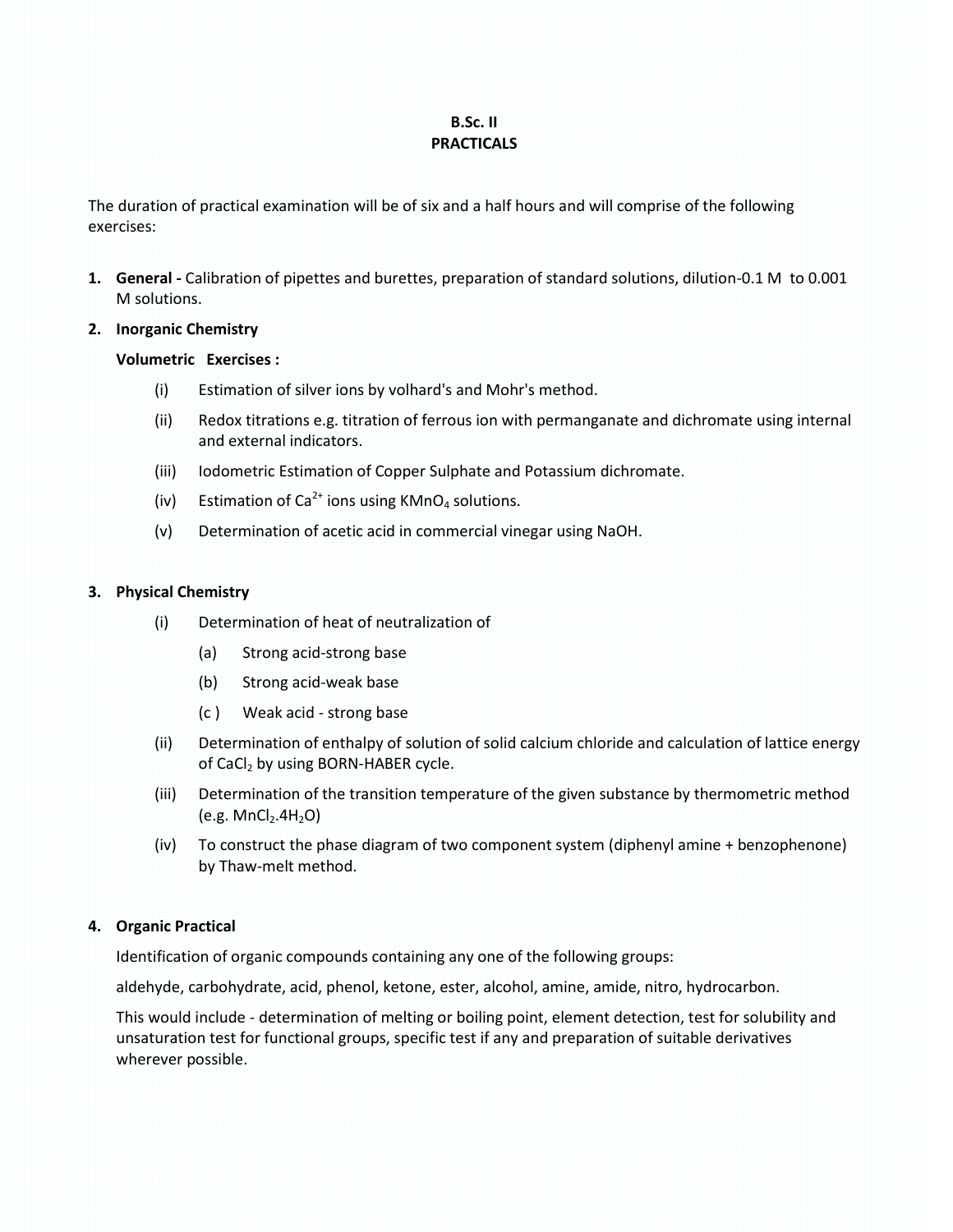Each centre is expected to provide sufficient number of organic compounds representing almost all the groups.

Distribution of marks will be as follows :

| <b>Inorganic Practical</b>                                                                                           | 15 marks. |
|----------------------------------------------------------------------------------------------------------------------|-----------|
| (3 marks for manipulation and 12 marks for result)                                                                   |           |
| up to 1.0% of error there is no deduction of marks but after<br>that 1 mark will be deducted for each 0.1% of error) |           |
| 2. Physical Chemistry experiment                                                                                     | 15 marks. |
| 3. Organic Practical                                                                                                 | 15 marks. |
| 4. Viva-Voce                                                                                                         | 10 marks. |
| 5. Record                                                                                                            | 10 marks. |
|                                                                                                                      |           |
| <b>Total</b>                                                                                                         | 65 marks. |

*Note :* The number of candidates to be examined in the practical per batch should not exceed 50. At least one experiment is to be given from each section in the examination .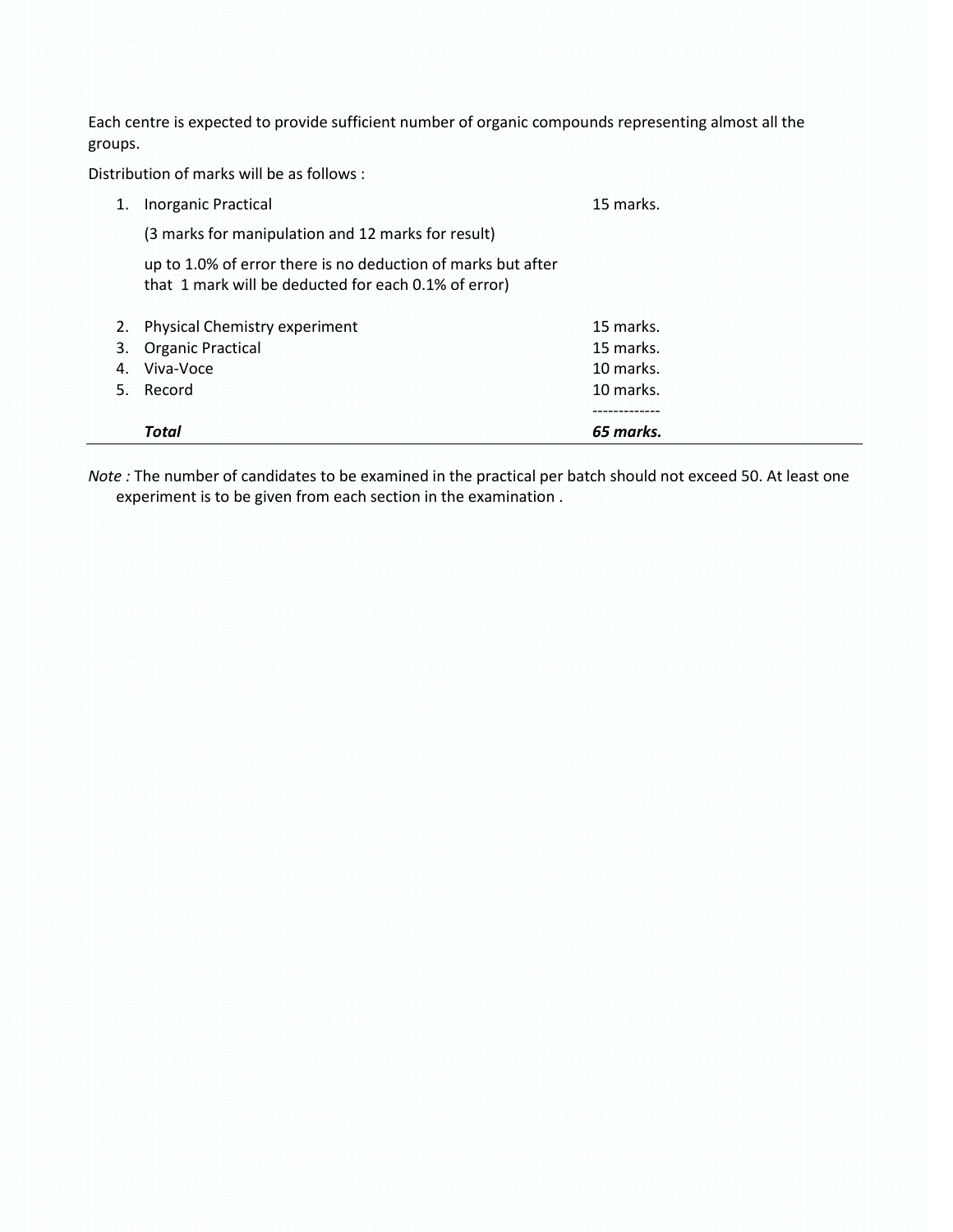# **B.Sc. III Paper– I Physical Chemistry**

### **1. Elementary Quantum Mechanics**

Black-body radiation, Planck's radiation law, photoelectric effect, Compton effect, concept of wave motion.

De Broglie hypothesis, the Heisenberg's uncertainty principle, Difference between classical and auantum mechanism, Hamiltonian operator, Schrodinger wave equation and its importance, physical interpretation of the wave function.

Schrodinger wave equation for H-atom, separation into three variables (without derivation), quantum numbers and their importance, hydrogen like wave functions, radial wave functions, angular wave functions.

Molecular orbital theory, basic ideas - criteria for forming M.O from A.O, construction of M.O's by LCAO -  $H_2^+$  ion, calculation of energy levels from wave functions, physical picture of bonding and antibonding wave functions, concept of  $\sigma$ ,  $\sigma^*$ ,  $\pi$ ,  $\pi^*$  orbitals and their characteristics.

Introduction to valence bond model of  $H_2$ , comparison of M.O. and V.B. models.

#### **2. Nuclear Chemistry**

Fundamental particles and their classification. Nuclear forces. Liquid drop and shell models of atomic nucleus. Nuclear stability. Energy changes in nuclear reactions. Fission, The atom bomb, spallation and fusion reactions, Hydrogen bomb. Concept of nuclear cross–sections. Radioactive equilibrium, kinetics of radioactive decay, Applications of radioactivity- radioactive dating, radioactive tracer technique, radioactivity in medicines, radioactivity in agriculture and research.

### **3. Statistical/ Molecular Thermodynamics**

Energy levels. Microstates. The Boltzmann factor. Partition function. Relation between partition functions and thermodynamic functions. Translational, rotational and vibrational partition function.

### **4. Spectroscopy**

Introduction: Electromagnetic radiation, regions of the spectrum, basic features of different spectrometers, statement of the Born-Oppenheimer approximation, degrees of freedom.

#### **Rotational Spectrum**

Diatomic molecules. Energy levels of a rigid rotor (semi-classical principles), selection rules

### **Spectral intensity** :

distribution using population distribution (Maxwell-Boltzmann distribution), determination of bond length, qualitative description of non-rigid rotor, isotope effect.

#### **Vibrational Spectrum**

Infrared spectrum: Energy levels of simple harmonic oscillator, selection rules, pure vibrational spectrum, intensity, determination of force constant and qualitative relation of force constant and bond energies, effect of anharmonic motion and isotope on the spectrum, idea of vibrational frequencies of different functional groups.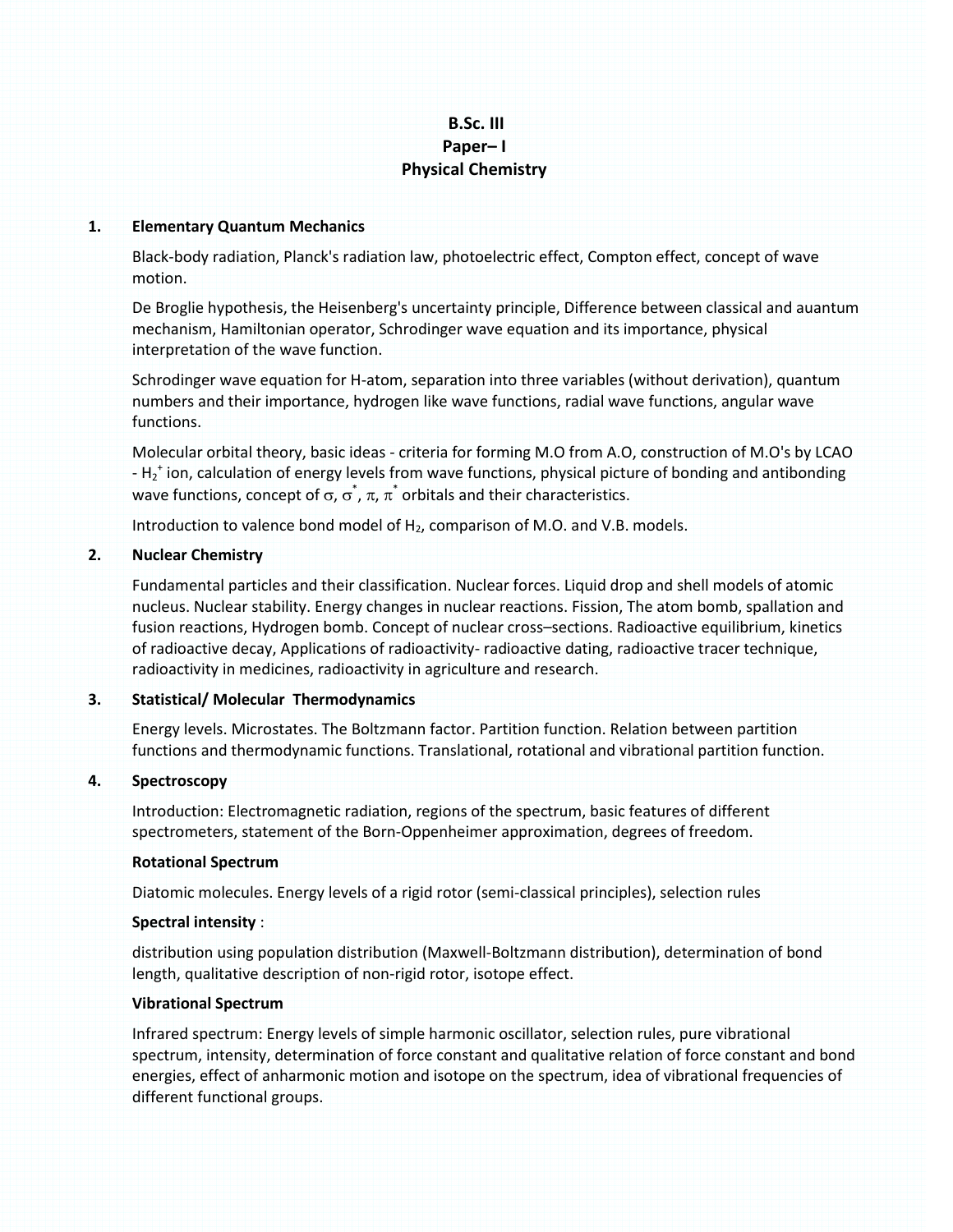Raman Spectrum: concept of polarizability, condition for Raman active vibrations, mutual exclusion principle pure rotational and pure vibrational Raman spectra of diatomic molecules.

### **Electronic Spectrum**

Concept of potential energy curves for bonding and antibonding molecular orbtials, qualitative description of selection rules and Franck-Condon principle.

Qualitative description of  $\sigma$ ,  $\pi$  and n M.O., their energy levels and the respective transitions.

### **5. Photochemistry**

Interaction of radiation with matter, difference between thermal and photochemical processes. Laws of photochemistry: Grotthus - Draper law, Stark - Einstein law, Jablonski diagram depicting various processes occurring in the excited state, qualitative description of fluorescence, phosphorescence, nonradiative processes (internal conversion, intersystem crossing), quantum yield, photosensitized reactions - energy transfer processes (simple examples).

### **6. Surface Chemistry**

Adsorption, difference between Physical adsorption and chemisorption, Adsorption isotherms - Langmuir adsorption isotherm and Freundlich adsorption isotherm, BET equation, Determination of surface area.

### **7. Solutions, Dilute Solutions and Colligative Properties**

Thermodynamic derivation of relation between molecular weight and elevation in boiling point and depression in freezing point. Experimental methods for determining various colligative properties.

Abnormal molar mass, degree of dissociation and association of solutes.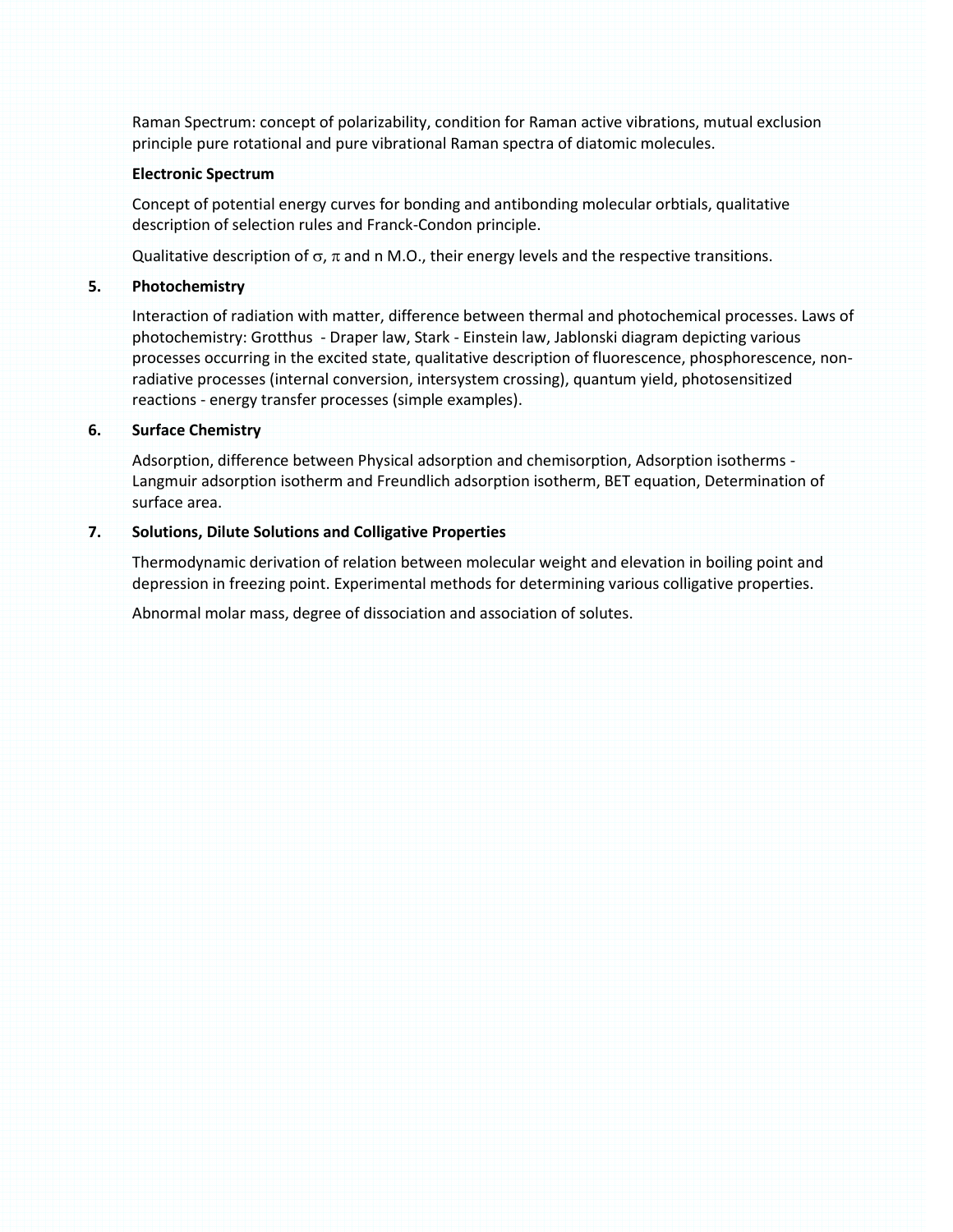# **B.Sc. III Paper-II Inorganic Chemistry**

### **1**. **Chemistry of Lanthanides and Actinides**

- i. Electronic Configuration,
- ii. Atomic and Ionic radii,
- iii. Ionisation energy,
- iv. Calculation of magnetic moments and correlation with experimental data (specially for lanthanides),
- v. Colour and spectral behaviour,
- vi. Oxidation states and their stability,
- vii. Ability to form complexes and examples of complexes of different coordination numbers.
- viii. Occurrence and principle of separation of lanthanides.
- ix. Chemistry of separation of Np, Pu and Am from U and
- x. One synthesis each of Np to Lr.

# **2. Coordination Chemistry**:

- (i). **Crystal field theory** : Definition of Crystal field, d-orbital splitting in octahedral, tetrahedral and square planar fields, Explanation of weak and strong field ligands, Dq and factors influencing its magnitude, Calculation of crystal field stabilisation energy for  $d^1-d^9$  weak and strong field complexes. Interpretation of magnetic properties on the basis of crystal field theory.
- (ii). **Electronic spectra of transition metal complexes** :Types of electronic transitions, Selection rules for d-d transitions, Charge-transfer, Spectroscopic ground terms for  $d^1$  to  $d^{10}$  systems. Spectrochemical series, Discussion of the electronic spectra of only [Ti(H<sub>2</sub>O)<sub>6</sub>]<sup>3+</sup> and [Cu(H<sub>2</sub>O)<sub>6</sub>]<sup>2+</sup>
- **3. (a) Metal Carbonyls :** Ligand behaviour of CO,General methods of preparation, Representation of structures of the binary carbonyls of all nuclearities of V, Cr, Mn, Fe, Co and Ni.

(b) Metal Nitrosyls : Ligand behaviour of NO (NO<sup>+</sup>, NO<sup>-</sup> and bridging NO), preparation and structures of nitrosyls of Cr, Fe and Ru; carbonyl nitrosyls and cyano nitrosyls

# **4. Environmental Chemistry**

The earth's atmosphere and its components, Types of pollutants and their sources. Green house effect and global warming. Acid rains, Ozone layer (Importance and its protection)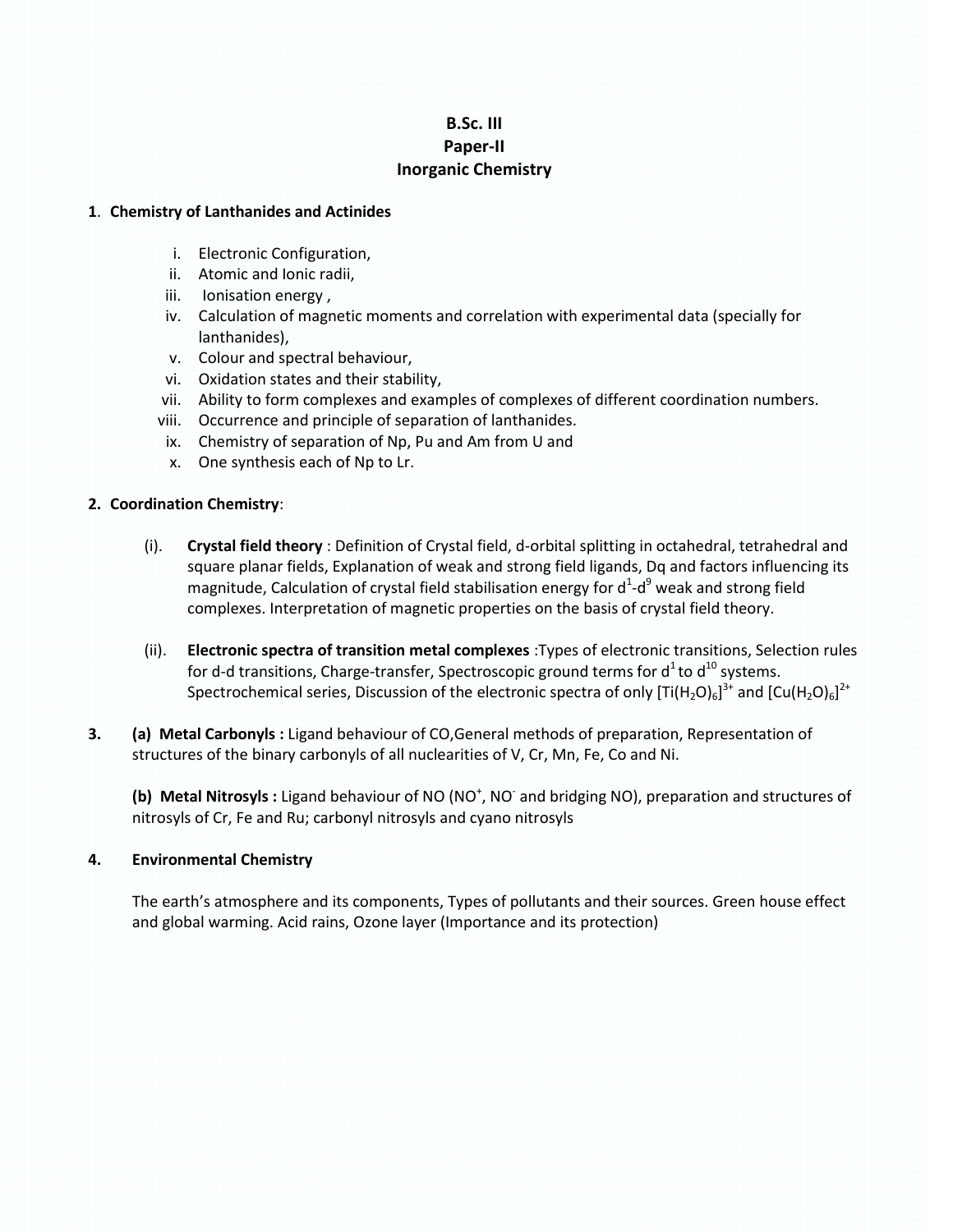# **B.Sc. III Paper –III Organic Chemistry**

- **1. Reaction intermediates**: Generation, structure, stability and synthetic applications of carbenes, nitrene, benzyne, carbocations (classical and non classical), carbanions and free radicals.
- **2.** Treatment of E1, E2 and E1 $_{CB}$  mechanisms. Labelling experiments to distinguish E2 and E1 $_{CB}$  mechanism.
- **3. Molecular rearrangements and name reactions**: Pinacol-pinacolone, Benzil-benzilic acid, Beckmann, Fries rearrangements, Claisen-Smith and Dieckmann's reactions.
- **4. Polymers**: Types and mechanism of polymerisation, stereocontrol polymerisation. Preparation and uses of Teflon, Terylene, Nylons and Dynel. Natural and Synthetic rubbers.
- **5. Dyes:** Colour and constitution (electronic concept), Classification of dyes, Chemistry and synthesis of methylorange, Congo red, Malachite green, Crystal violet, Phenolphthalein and fluorescene.
- **6. Polynuclear hydrocarbons**: Chemistry of Anthracene and Phenanthrene. A general idea about carcinogenic hydrocarbons.
- **7. Heterocycles**: Chemistry of quinoline, isoquinoline and indole.
- **8. Amino acids, peptides and proteins:** 
	- a. Classification, synthesis and properties of amino acids (acid-base behaviour, isoelectric point and electrophoresis).
	- b. Synthesis of polypeptides and methods of determining their structure (end group analysis and selective hydrolysis of peptides).
	- c. Classification, properties and Structure (primary, secondary and tertiary) of proteins. Protein denaturation/renaturation.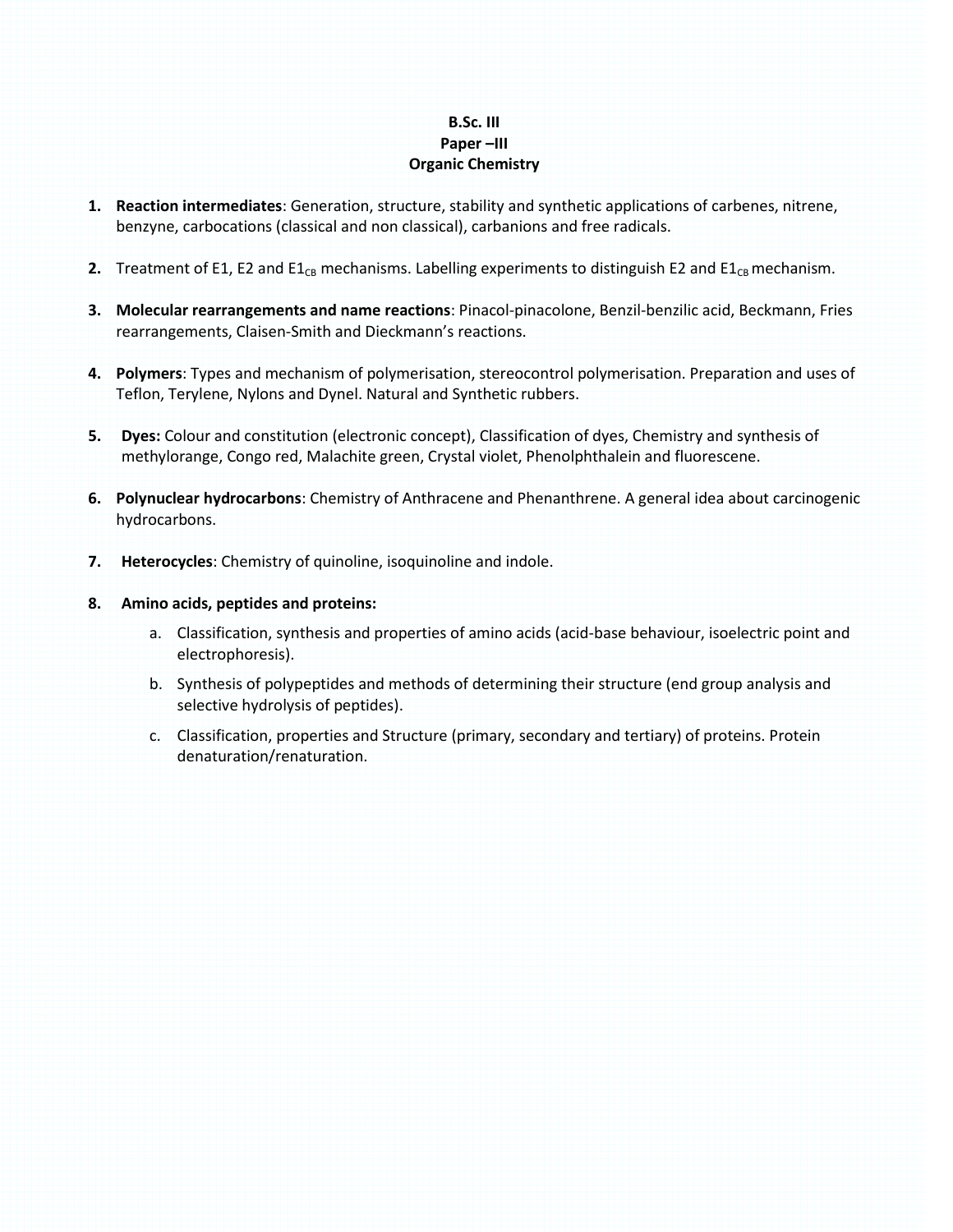# **B.Sc. III Paper IV Analytical and Biological Chemistry**

# **Section A Analytical Chemistry**

### **1. Errors and Evaluation**

Definition of terms mean and median, precision, standard deviation, relative standard deviation, accuracy, absolute error, types of error in experimental data, determinate (systematic), indeterminate (or random) and gross, sources of errors and effects upon the analytical results, methods for reporting analytical data, statistical evaluation of data, indeterminate errors, uses of statistics.

### **2. Volumetric analysis**

General principles of acid – base titration, precipitation titration, oxidation-reduction titration, iodimetry and iodometry, complexometric titrations, use of EDTA for the determination of Ca<sup>2+</sup> and Mg<sup>2+</sup> and hardness of water, types of EDTA titrations, metal ion indicators.

### **3. Gravimetric analysis**

Precipitation from homogeneous medium, purity of precipitates, co-precipitation, post-precipitation, washing and ignition of precipitates, contamination and their removal.

### **4. Separation techniques**

Principle, technique and aanalytical applications of the following:

- (a). Solvent extraction
- (b). Chromatography (Paper, Thin Layer, Column and HPLC)
- (c ). Ion exchange

### Books

- 1. Fundamentals of Analytical Chemistry, DA Skoog, DM West FJ Holler, and WB Sauders.
- 2. Quantitative Inorganic Analysis, AI Vogel.
- 3. Instrumental Methods of Chemical Analysis, BK Sharma.
- 4. Instrumental Methods of Chemical Analysis, H. Kaur
- 5. Analytical Chemistry, Gary D Christian

# **SectionB Biological Chemistry**

### **1. Biological Membranes**

General features of the biological membrane and its fluid mosaic model. Diffusion, facilitated diffusion aand active transport through a biological membrane, Donnan membrane equilibria.

### **2. Nucleic acids**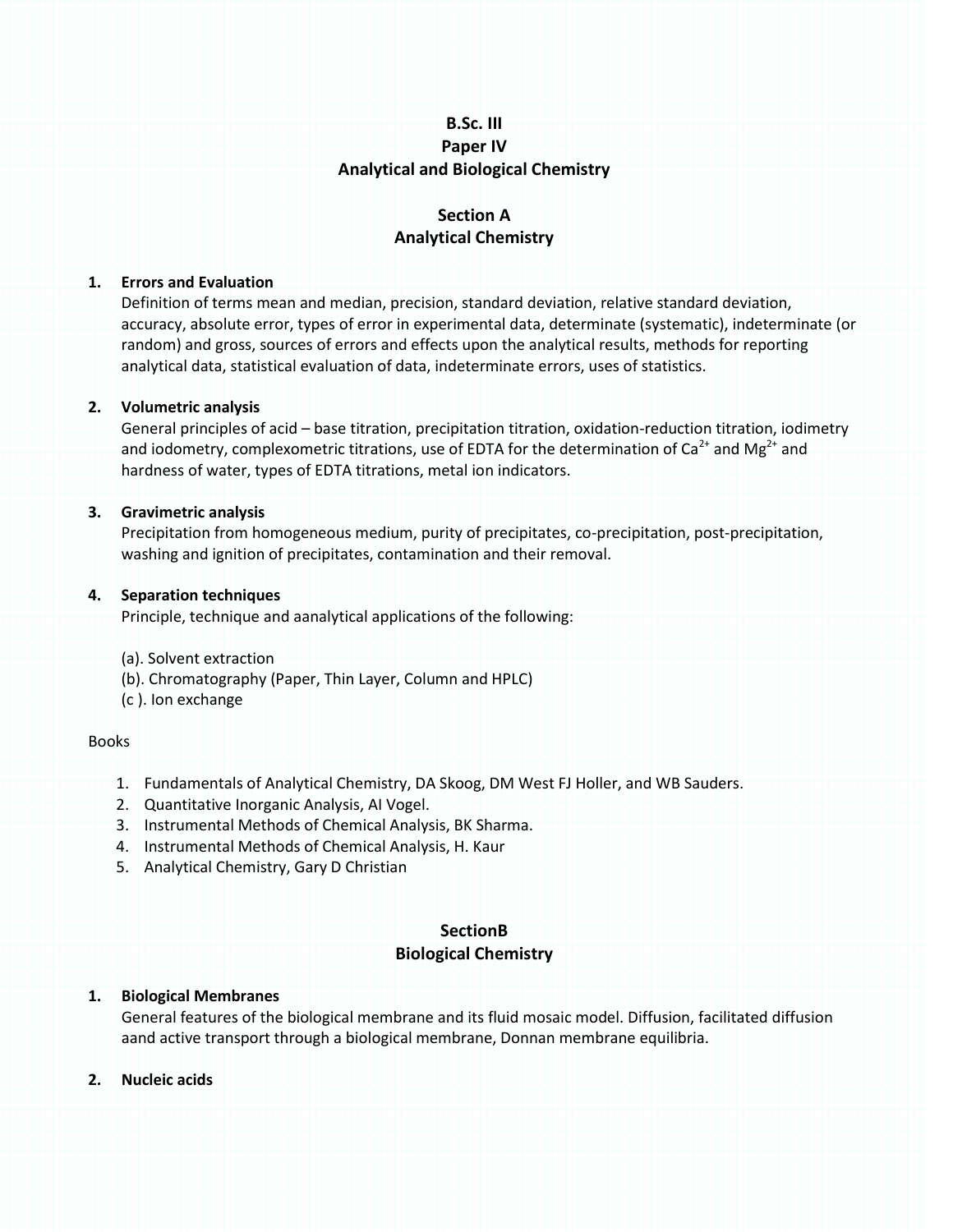A general description of constituents of DNA and RNA, Salient features of structures of DNA and RNA, DNA denaturation and renaturation, Effect of UV radiation on DNA. Elementary idea of genetic code and recombinant DNA technology.

# **3. Enzymes and Coenzymes**

General features of enzymes and their active sites, Ribozymes and Abzymes, Enzyme nomenclature, units of enzyme activity, Derivation of Michaelis–Menten equation, Experimental determination and physical significance of  $K_m$  and  $v_{max}$ , significance of  $k_{cat}/K_m$  in enzymatic catalysis, Brief description of competitive, uncompetitive, non–competitive and suicidal inhibitors of enzymes. A brief description of coenzymes and function of thiamine pyrophosphate.

# **4. Role of Metals in Biological systems**

- (a). Fe in myoglobin and hemoglobin
- (b). Cu in plastocyanin and hemocyanin
- (c). Zn in carboxypeptidase and carbonic anhydrase
- (d). Mg in chlorophyll

# **Books**

- 1. Outlines of Biochemistry by E. E. Conn and P. K. Stumpf, Wiley Eastern Ltd. New Delhi.
- 2. Biochemistry by Lubert Stryer , Freeman and company New York (Indian print also available) CBS Publishers and Distributors, Delhi)
- 3. Biochemistry by Lehninger, Nelson and Cox, Worth Publishers Inc.U.S.A., Indian Print CBS publishers and Distributors, Delhi)
- 4. Bio inorganic chemistry by Bertini, Gray, Lipard and Valentene, Viva Books Pvt. Ltd. New Delhi.

**Note:** Question No. 1 is compulsory and it would be of 10 marks. It contains **Six** short answer questions (three from each section) out of which only **Five** should be answered. A total of **Eight** questions (**Four** from each section) will be asked out of which four questions may be attempted with the condition that a maximum of only two questions may be answered from each section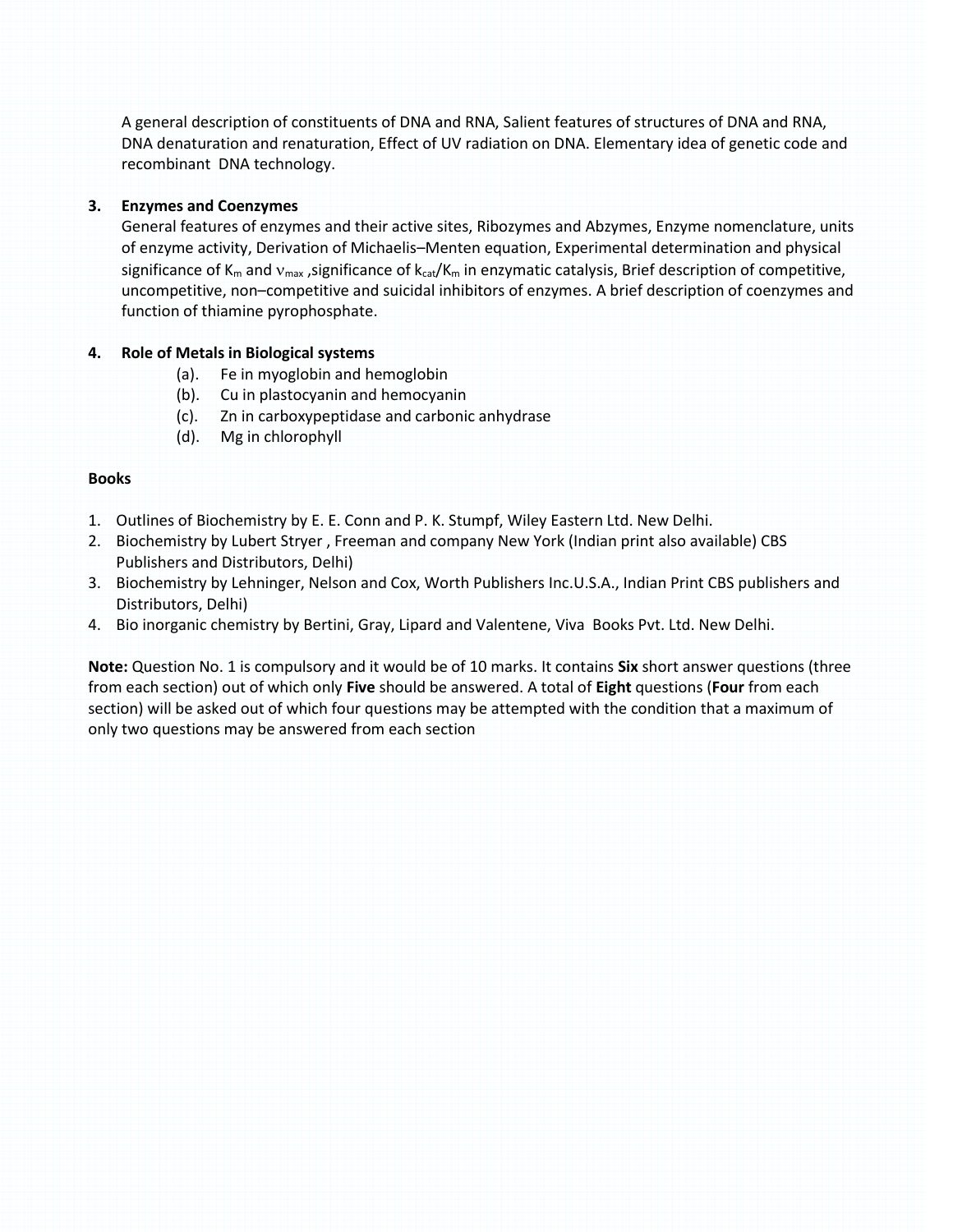# **B.Sc. III PRACTICAL**

The duration of practical examination will be of eight hours in one day. The total number of marks will be 100. Each candidate will have to carry out one experiment, from each section.

### **Section A**

Estimate the following metals gravimetrically

- 1. Barium as Barium sulphate
- 2. Zinc as Zinc Oxide
- 3. Iron as Iron Oxide
- 4. Chromium as Chromium Oxide
- 5. Lead as lead sulphate
- 6. Nickel as bis (dimethylglyoximato) nickel (II)

### **Section B**

- 1. To study the kinetics of reaction between acetone and iodine.
- 2. To determine the velocity constant for the hydrolysis of methyl acetate catalyzed by hydrogen ions.
- 3. To determine the solubility of simple salt by evaporation method and to draw the solubility curve.
- 4. To determine the solubility of benzoic acid by titration method.
- 5. To determination of amino acid by paper chromatography and thin layer chromatography.

# **Section C**

1. Separation of two component organic mixture (Water separable). Systematic analysis of each component leading to their final identification laying emphasis on solubility, element detection, melting points. Boiling point determination, ignition test, and unsaturation and functional group test and preparation of suitable derivatives.

# 2. Preparation of the following compounds :

- a. Soap from line seed oil or mahua oil or neem oil or coconut oil.
- b. Phenyl benzoate from phenol
- c. Aspirin from salicylic acid
- d. Picric acid from phenol.
- e. Oxalic acid from cane sugar.
- f. Benzoic Acid from ethyl or methyl benzene.